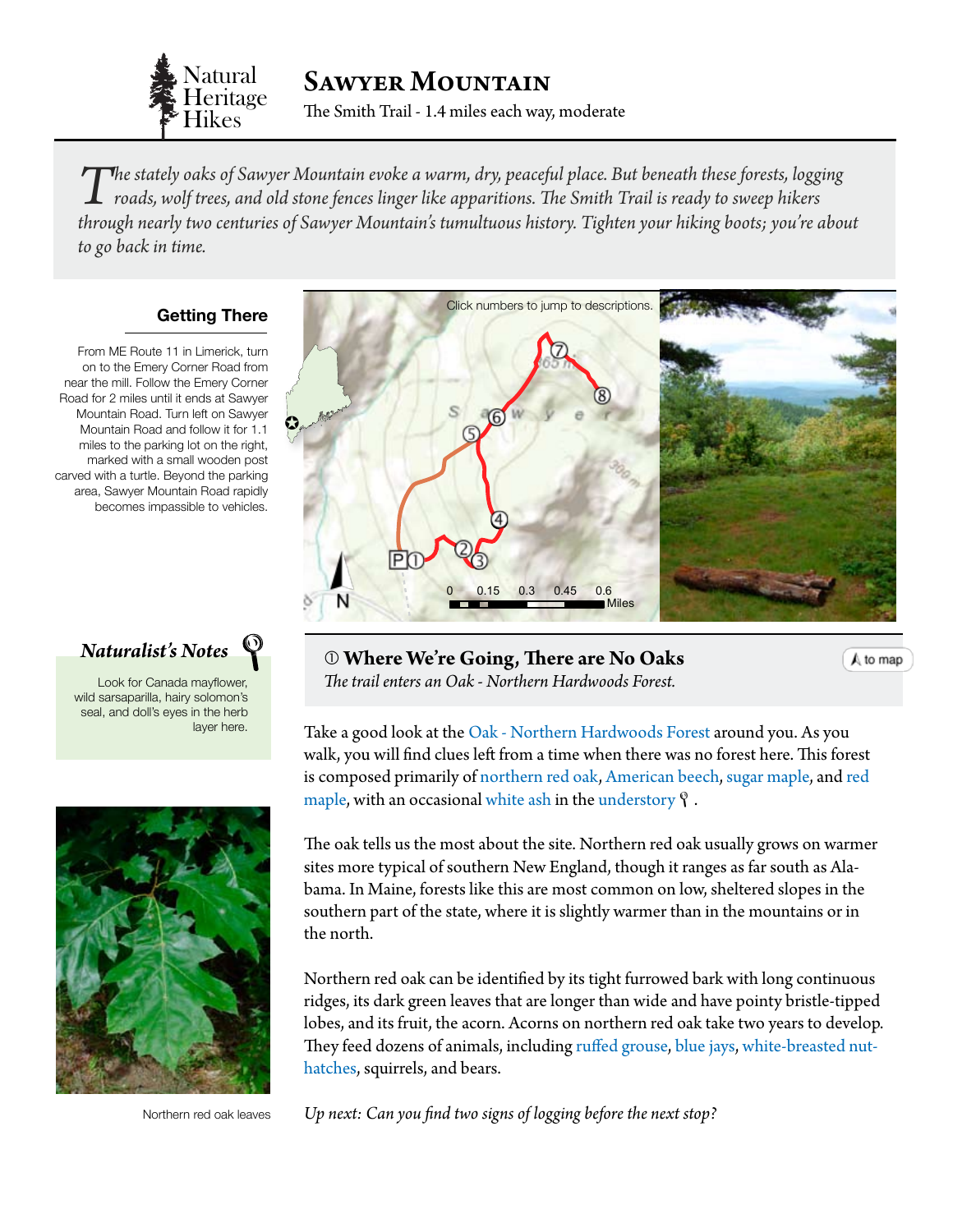## *Naturalist's Notes*

This is a good place to look and listen for ground-nesting birds like ovenbird, hermit thrush, and black-and-white warbler.





Spore-filled capsules visible at the top of the sporophyte of a moss

## **The 1980s: Logging**

 $\bigwedge$  to map

 *At approximately 0.2 miles, the path widens into an old, rutted logging roa[d.](#page-0-0)*

Welcome to the 1980s. Back then, a logging company was cutting down trees and dragging them out of this forest on furrowed logging roads, including the one you're walking on. Look for flat-topped stumps here; they are evidence that trees have been cut down by people, rather than blown down in storms. Rate of stump decay is highly variable and depends on the species of tree, but the stumps of most broadleaved trees rot away completely within 30 years. The Francis Small Heritage Trust acquired this land shortly after it was logged  $\ell$ .

The logging road is a ribbon of moss on an otherwise drab forest floor. Look for sporefilled capsules atop tiny stalks. Every moss has two phases to its life cycle: the gametophyte phase and the sporophyte phase. During the leafy, green gametophyte phase, male and female parts produce sperm and egg cells. Depending on the species, the male and female parts can be on the same plant or on different plants. With the addition of water, the sperm cells from this moss are able to swim to the egg cells, where fertilization takes place.

From the fertilized egg grows the sporophyte, clearly visible as thin stalks emerging from the leafy, green gametophyte. At the apex of the sporophyte, you can see sporefilled capsules. Each capsule awaits suitable conditions to release its spores, which will germinate into a new gametophyte.

*Up next: What would make a tree grow out rather than up?*

 **The 1800s: Sheep Everywhere** *-70.760641, 43.736937*  $A$  to map  *At 0.3 miles, the trail veers left off of the logging road and passes a large fall[en tree.](#page-0-0)*

What does a tree need to survive? Water, nutrients, and light. Light often dictates a tree's shape (its growth form). In a forest, trees reach toward the sun, sometimes in competition with their neighbors. As they pursue sunlight, these trees develop tall, narrow crowns.

Before this tree fell, its girth dwarfed the younger trees around it. As you round the upcoming bend, keep an eye out for other trees of the same stature, particularly massive trees with low, thick branches. The wide, low branching form of these trees indicates that they grew in an open field with no competition from other trees. These trees, which are commonly called "wolf trees," are excellent indicators of forested sites that were formerly used for pasture.

Sheep farming increased dramatically across New England following the war of 1812, when the U.S. government began taxing English goods, including wool. In 30 year's time, the number of sheep in New England jumped from the low thousands into the millions. To accommodate these grazers, most of New England was cleared for pasture. At this site, over 100 years ago, these wolf trees were probably providing shade for sheep or other grazing livestock.



Pasture tree. Note branching near the ground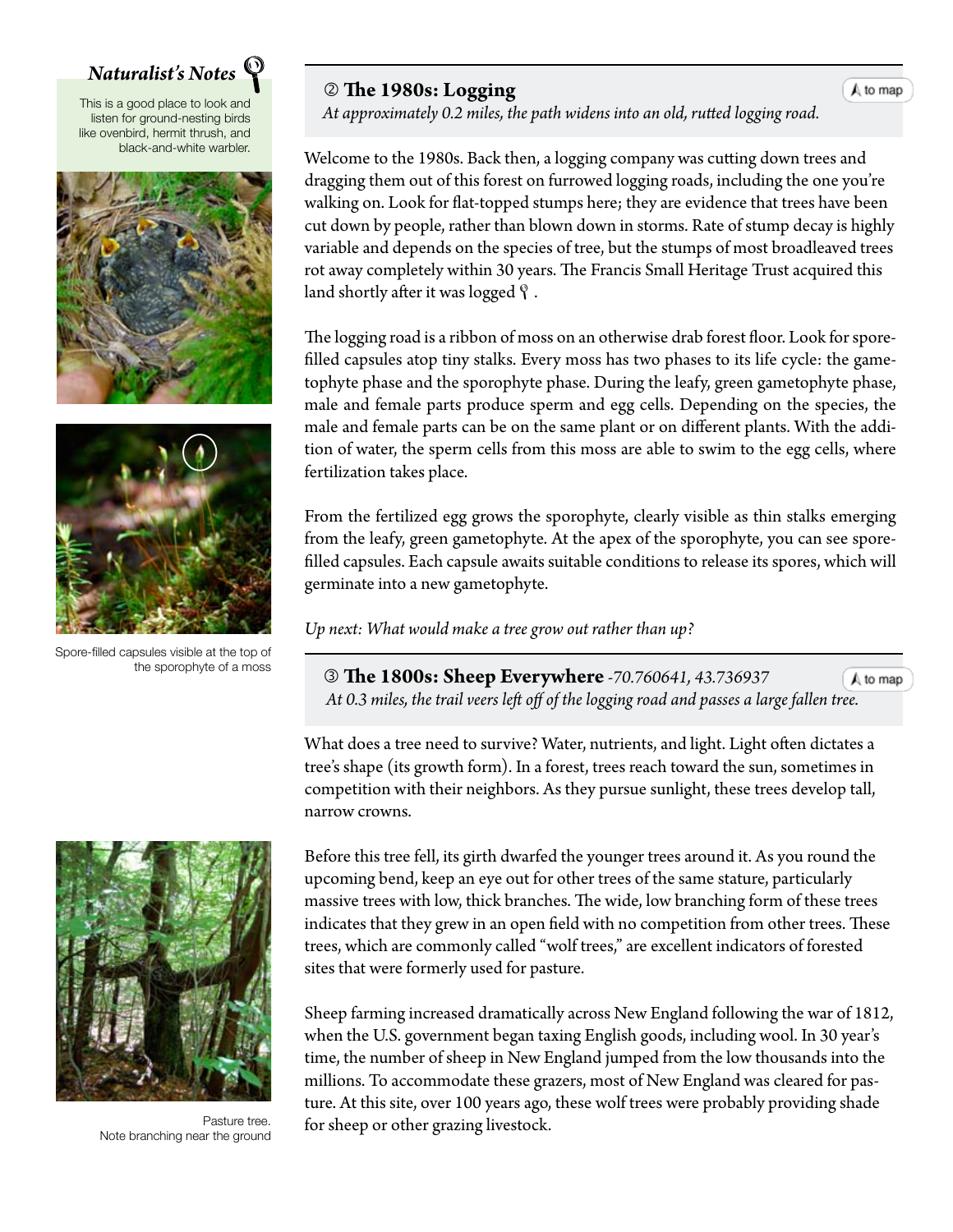

Stone fence

*Up next: Why might early New Englanders build fences of stone instead of wood?*

 **Maine's "Stone Age"** *-70.759303, 43.738768 At 0.5 miles, the first of many stone fences crosses the trail.*

 $A$  to map

Between 1810 and 1870, the stone added to fences in New England exceeded the mass of stone in the Great Pyramids of Egypt. Farmers built fences to surround their gardens or contain animals that could otherwise destroy neighboring gardens and crops if allowed to wander free. But why would farmers build fences out of heavy stone rather than wood?

In the mid 1800's, the landscape was largely treeless with the exception of a few shade trees for animals. Barbed wire would not be invented until the 1870's. Meanwhile, seemingly unlimited stones, remnants from the last ice age, wriggled out of the fields every spring, pushed upward by the freezing and thawing of the ground. Given the abundance of stones and the scarcity of wood during this time, it's easy to imagine why farmers built stone fences.

The size of the stones is a good indicator of the purpose of the fence. Fences built with small stones likely had two purposes: to enclose crops, and to be a dumping ground for the unwanted stones that regularly appeared where the crops were grown. In contrast, fences built with larger stones likely contained animals.

*Up next: How can you tell poison ivy from other three-leaved plants?*

**Guards of an Old Homestead** *-70.760947, 43.742308*

 $\bigwedge$  to map



Poison ivy. Notice (A) that the stem of the center leaflet is longer than the stem of the two side leaflets and (B) that the side leaflets are asymmetrical. Drawing by K. Finan



The homestead is also a good place to look for lily of the valley, escapee of a past garden

 *The foundations of an old homestead are directly across from the T in the tr[ail.](#page-0-0)*

The remains of the Sawyer Family Homestead are hidden just a few feet from the trail at the T intersection. If you go looking for it, be careful: stinging nettle and a layer of poison ivy guard the foundations of several buildings and a well.

To identify poison ivy, don't just look for leaves of three as you may find yourself avoiding strawberries, jack in the pulpit, trillium, and other delightful three-leaved plants. In addition to being a creeping plant with three leaflets per leaf, poison ivy usually has asymmetrical side leaflets and a longer leaf stem (petiole) on the center leaflet (see illustration). While the leaf edges often have teeth, they are usually few and large as compared to the many small teeth of strawberries or wild sarsaparilla.

You are welcome to admire the homestead, but please leave it as you found it.

*Turn right at the T.*

*Up next: What species of frog calls during the day?*